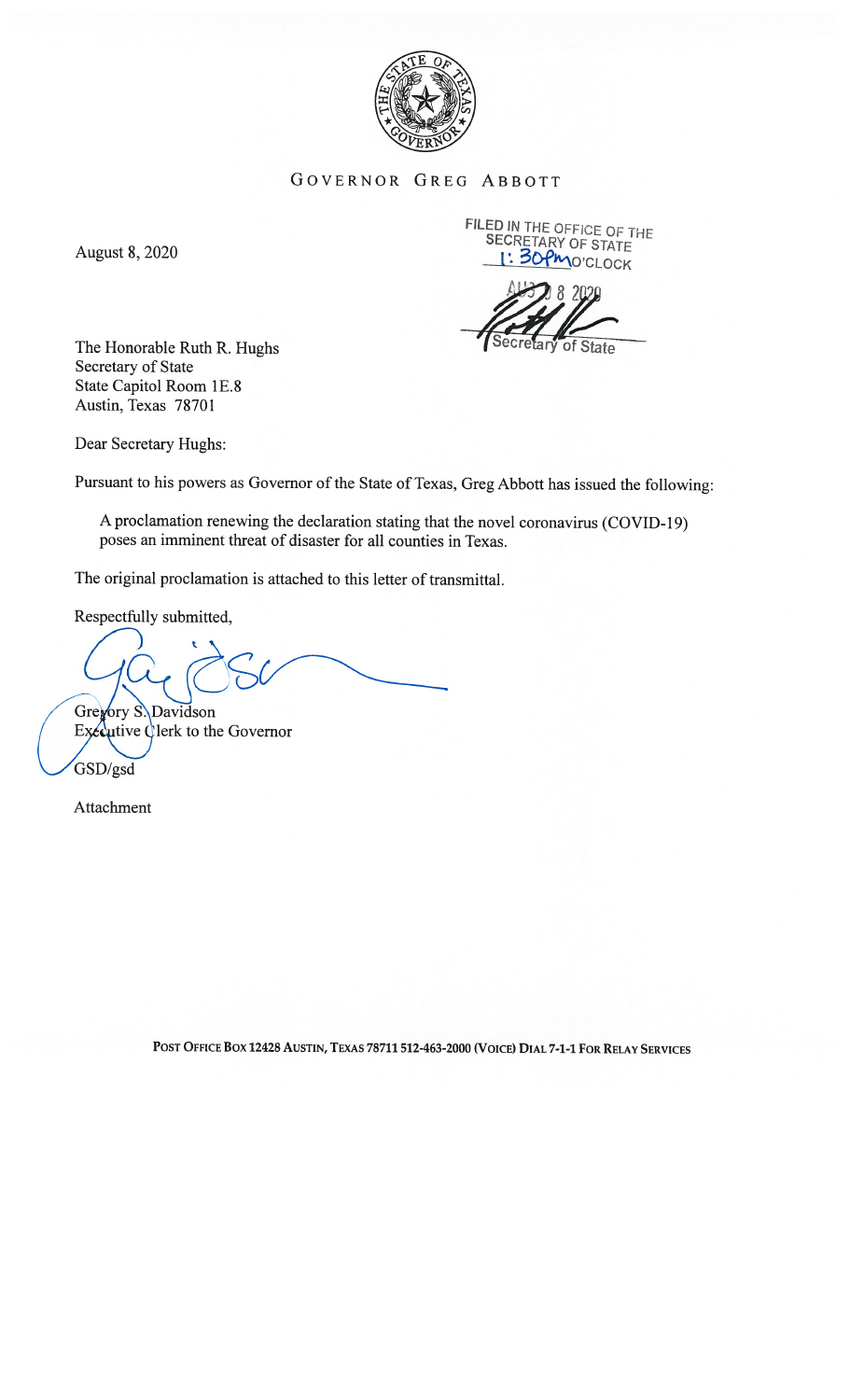## PROCLAMATION BY THE Governor of the State of Texas

## TO ALL TO WHOM THESE PRESENTS SHALL COME:

WHEREAS, I, Greg Abbott, Governor of Texas, issued a disaster proclamation on March 13, 2020, certifying under Section 4 18.014 of the Texas Government Code that the novel coronavirus (COVID-19) poses an imminent threat of disaster for all counties in the State of Texas; and

WHEREAS, in each subsequent month effective through today, I have issued proclamations renewing the disaster declaration for all Texas counties; and

WHEREAS, the Commissioner of the Texas Department of State Health Services, Dr. John Hellerstedt, has determined that COV1D-19 represents a public health disaster within the meaning of Chapter 81 of the Texas Health and Safety Code; and

WHEREAS, I have issued executive orders and suspensions of Texas laws in response to COVJD- 19, aimed at protecting the health and safety of Texans and ensuring an effective response to this disaster; and

WHEREAS, a state of disaster continues to exist in all counties due to COVD-19;

NOW, THEREFORE, in accordance with the authority vested in me by Section 418.014 of the Texas Government Code, I do hereby renew the disaster proclamation for all counties in Texas.

Pursuant to Section 418.017, I authorize the use of all available resources of state government and of political subdivisions that are reasonably necessary to cope with this disaster.

Pursuant to Section 418.016, any regulatory statute prescribing the procedures for conduct of state business or any order or rule of a state agency that would in any way prevent, hinder, or delay necessary action in coping with this disaster shall be suspended upon written approval of the Office of the Governor. However, to the extent that the enforcement of any state statute or administrative rule regarding contracting or procurement would impede any state agency's emergency response that is necessary to cope with this declared disaster, I hereby suspend such statutes and rules for the duration of this declared disaster for that limited purpose.

In accordance with the statutory requirements, copies of this proclamation shall be filed with the applicable authorities.



IN TESTIMONY WHEREOF, I have hereunto signed my name and have officially caused the Seal of State to be affixed at my office in the City of Austin, Texas, this the 8th day of August, 2020.

& ahhatz

GREG ABBOTT

Governor FILED IN THE OFFICE OF THE GOVERNOT STATE 1:30 PM O'CLOCK

AUG 0 8 2020